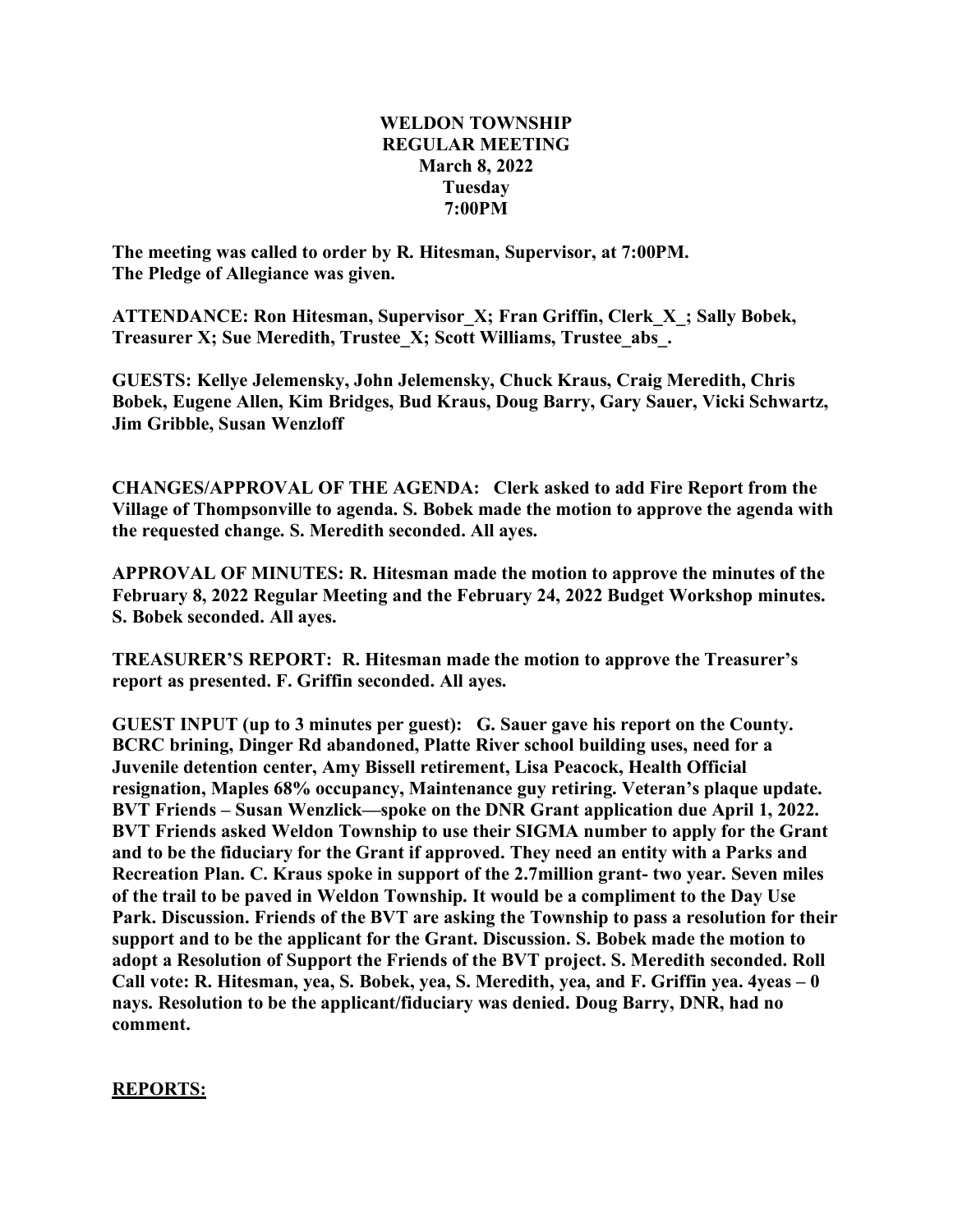**ZONING ADMINISTRATOR: on file**

**DAY USE PARK: Report is on file. Permission for a Picnic Table at the Park has been granted.**

**INVASIVE SPECIES GRANT: R. Hitesman reported that the DNR Passport Grant for Invasive Species was denied. Discussion. Grant writer pay was discussed. It was thought that it was a percentage of the Grant total if approved. Need a written agreement with the Grant Writer. Greenspace Grant #2 can be removed from Reports.**

**PLANNING COMMISSION: C. Kraus stated there will be a Public Hearing at 7:00PM on April 4, 2022, at their regular meeting regarding the Zoning Ordinance/Map corrections.**

**LIQUOR INSPECTOR REPORT: Report on file.**

**ASSESSOR'S REPORT: Assessor's report is on file. BOR is 3/14 and 3/15.**

**BUDGET REPORT: S. Bobek made the motion to approve the budget amendments presented by the Clerk. S. Meredith seconded. All ayes.**

**SUPERVISOR COMMENTS: He attended the BCRC brining meeting.**

**CLERK COMMENTS: R. Hitesman made the motion for the Clerk to get drapes and rods for both meeting rooms. S. Bobek seconded. All ayes.**

**Fire Report: A report was requested from Mike MacGirr, Thompsonville Fire Chief, and received. S. Bobek would like a report showing where the \$87,000 we collect and send to the Village shows in their Budget. Clerk will ask the Village Clerk.**

**UNFINISHED BUSINESS: ARPA monies ideas were discussed: Generator, Carpeting, Cleanup Day, Wall Partition in outer room for secure storage. Website—S. Bobek has spoken with Jim Stamm. It is understood that he will charge \$400 to set up and will not charge for minutes and minimal changes/additions. F. Griffin motioned to have Jim Stamm be our Webmaster. R. Hitesman seconded. All ayes. S. Bobek will be the contact person for changes for the website. She will relay them to Mr. Stamm. Veteran's Memorial (8/2016) Tabled until spring. Short-Term Rentals-tabled. Nuisance Ordinance amendments tabled. House Plaque-S. Williams gave an update. G. Stevens is getting old pictures of it.**

**NEW BUSINESS: F. Griffin made the motion to approve by account the 2022-23 Budget as presented. S. Meredith seconded. Roll Call vote: R. Hitesman, yea, S. Bobek, yea, S. Meredith, yea, F. Griffin, yea. 4yea-0nay. Motion passed 4-0.**

**Brining for 2022 expense discussed. F. Griffin has been in contact with Joe at the BCRC** about 5051 Haze Rd, S. It is not included in our Road List. They can add it if we want but **will need to have the linear footage to be brined at this address. F. Griffin asked K. Jelemensky if she could provide that figure so that it could be added. K. Jelemensky will advise what that footage is.**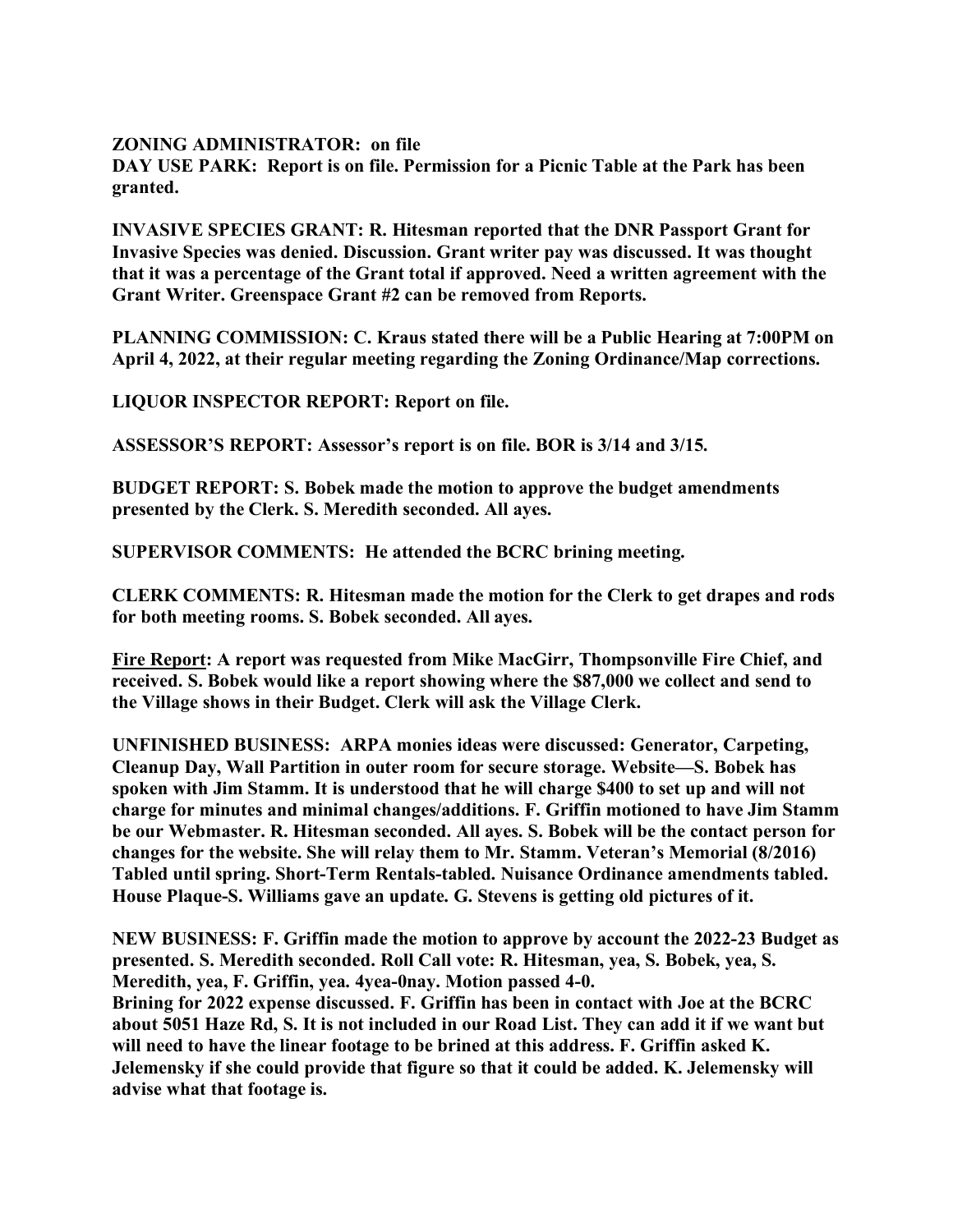## **BILLS: March 8, 2022**

## **(Between Meetings)**

| EFPTS13 (2-15-2022) IRS 941 Fed Tax                  |      | 789.40  |
|------------------------------------------------------|------|---------|
| <b>Board Pay</b>                                     |      | 3258.26 |
| <b>Assessor Pay</b>                                  |      | 1540.00 |
| <b>Dave Kane</b>                                     |      | 60.00   |
| <b>Julie Lonn</b>                                    |      | 50.00   |
| <b>AFLAC</b>                                         |      | 321.43  |
| Acentek                                              |      | 219.47  |
| <b>VISA</b>                                          |      | 1008.65 |
| <b>Cherryland Electric</b>                           | est. | 75.00   |
| <b>Figura Law</b>                                    |      | 304.00  |
| <b>Jane Hitesman-BOR Training</b>                    |      | 75.00   |
| <b>Marian Mayer-BOR Training</b>                     |      | 75.00   |
| Craig Meredith-PLOW/DUP/Hall/ZA                      |      | 526.00  |
| Craig Meredith-reimburse cert mail                   |      | 16.52   |
| <b>Sally Bobek-reimb-postage/stapler</b>             |      | 77.99   |
| <b>Blarney Castle</b>                                |      | 628.98  |
| Sue Meredith-per diem (BudgetHrg)                    |      | 100.00  |
| <b>Apex Software-renewal</b>                         |      | 235.00  |
| <b>Fran Griffin-reimburse Election cart/supplies</b> |      | 61.40   |
| <b>Pioneer Group</b>                                 |      | 387.00  |

**TOTAL……………………………………………………\$ 9,809.10** 

**R. Hitesman made the motion to approve paying the bills. S. Meredith seconded. All ayes.**

**CORRESPONDENCE: Networks Northwest newsletter Feb 2022, BVDL Board Minutes Jan 2022, MTPP Directors Election, Networks NW MEDC Public Spaces Grant Program MTPP Virtual Risk Reduction seminar, MSHDA Small Scale Housing Rental Pilot Program window.**

**PUBLIC COMMENT: E. Allen spoke regarding the Friends of the BVT. K. Jelemensky spoke about Website, FOIA, Planning Comm. Education, Parks and Recreation budget, DUP shoveling. C. Kraus spoke on the TARP and Friends of the BVT. Trail will be an asset to this area. Doug Barry, DNR, spoke. Discussion. C. Meredith spoke on the Trail.**

**ADJOURNMENT: R. Hitesman made the motion to adjourn. S. Bobek seconded. All ayes.**

**Meeting adjourned at 8:45PM.**